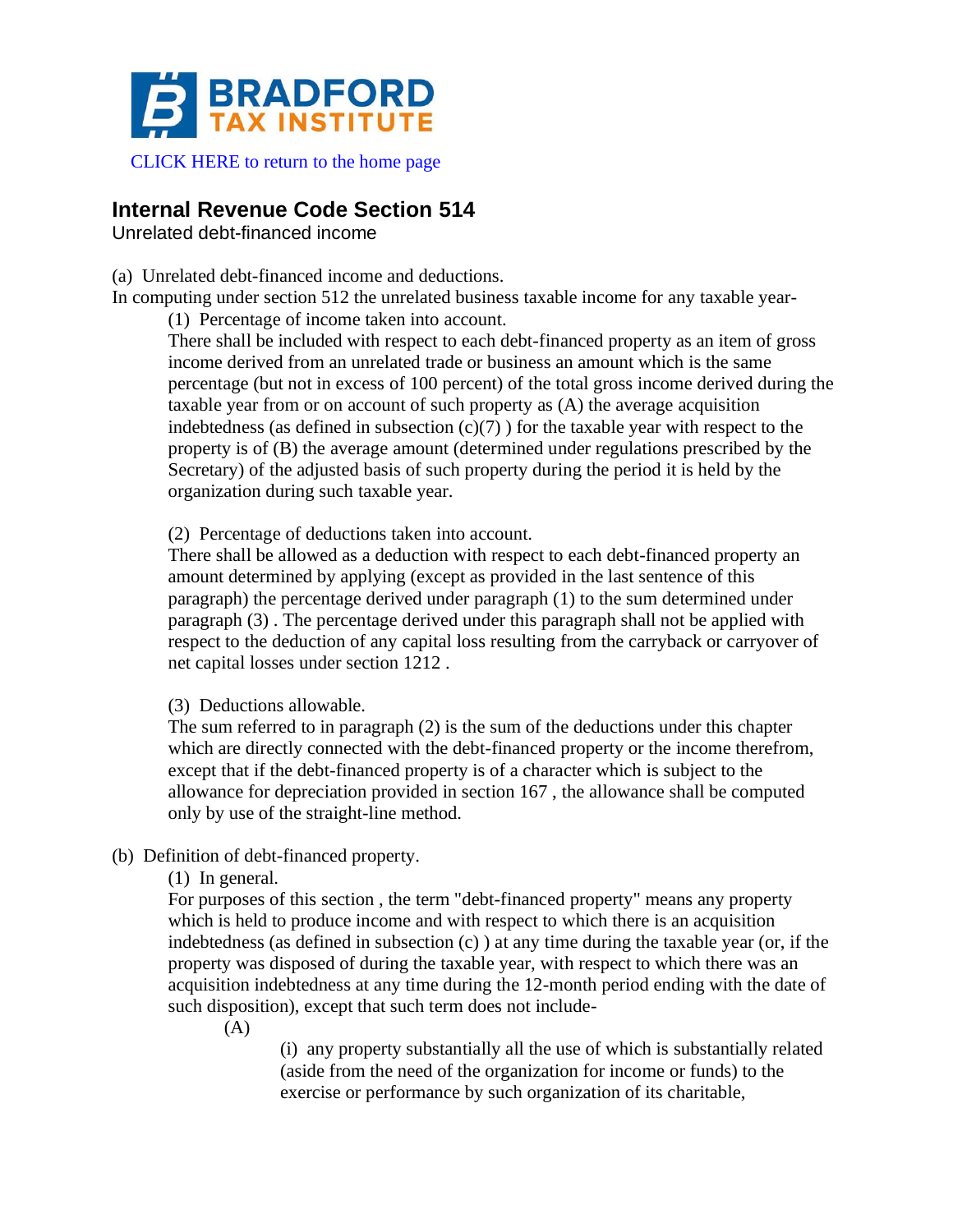educational, or other purpose or function constituting the basis for its exemption under section 501 (or, in the case of an organization described in section  $511(a)(2)(B)$ , to the exercise or performance of any purpose or function designated in section  $501(c)(3)$ , or

(ii) any property to which clause (i) does not apply, to the extent that its use is so substantially related;

(B) except in the case of income excluded under section 512(b)(5) , any property to the extent that the income from such property is taken into account in computing the gross income of any unrelated trade or business;

(C) any property to the extent that the income from such property is excluded by reason of the provisions of paragraph  $(7)$ ,  $(8)$ , or  $(9)$  of section 512(b) in computing the gross income of any unrelated trade or business;

(D) any property to the extent that it is used in any trade or business described in paragraph  $(1)$ ,  $(2)$ , or  $(3)$  of section 513(a); or

(E) any property the gain or loss from the sale, exchange, or other disposition of which would be excluded by reason of the provisions of section 512(b)(19) in computing the gross income of any unrelated trade or business.

For purposes of subparagraph (A) , substantially all the use of a property shall be considered to be substantially related to the exercise or performance by an organization of its charitable, educational, or other purpose or function constituting the basis for its exemption under section 501 if such property is real property subject to a lease to a medical clinic entered into primarily for purposes which are substantially related (aside from the need of such organization for income or funds or the use it makes of the rents derived) to the exercise or performance by such organization of its charitable, educational, or other purpose or function constituting the basis for its exemption under section 501 .

(2) Special rule for related uses.

For purposes of applying paragraphs  $(1)(A)$ ,  $(C)$ , and  $(D)$ , the use of any property by an exempt organization which is related to an organization shall be treated as use by such organization.

(3) Special rules when land is acquired for exempt use within 10 years.

(A) Neighborhood land. If an organization acquires real property for the principal purpose of using the land (commencing within 10 years of the time of acquisition) in the manner described in paragraph  $(1)(A)$  and at the time of acquisition the property is in the neighborhood of other property owned by the organization which is used in such manner, the real property acquired for such future use shall not be treated as debt-financed property so long as the organization does not abandon its intent to so use the land within the 10-year period. The preceding sentence shall not apply for any period after the expiration of the 10-year period, and shall apply after the first 5 years of the 10-year period only if the organization establishes to the satisfaction of the Secretary that it is reasonably certain that the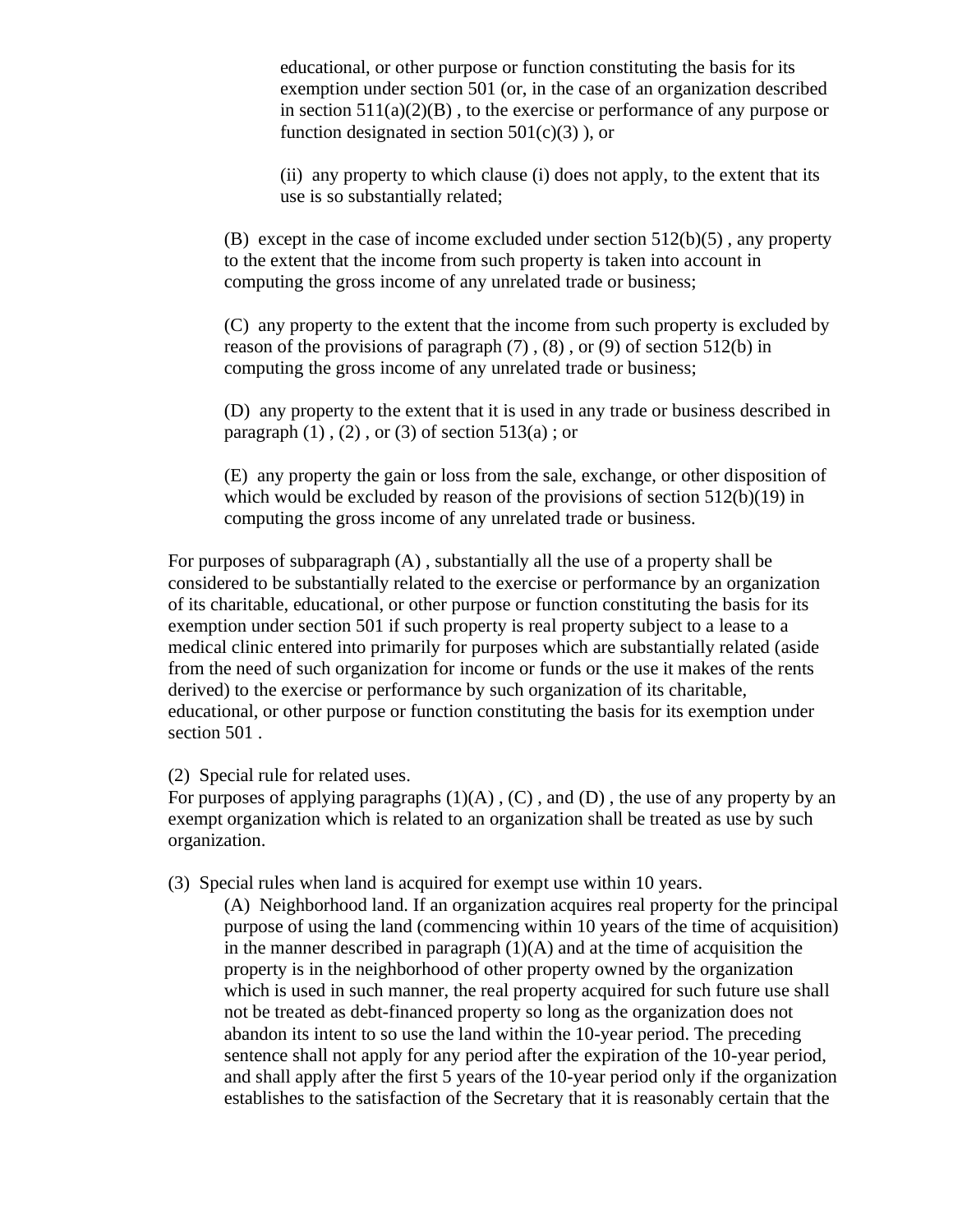land will be used in the described manner before the expiration of the 10-year period.

(B) Other cases. If the first sentence of subparagraph (A) is inapplicable only because-

(i) the acquired land is not in the neighborhood referred to in subparagraph (A) , or

(ii) the organization (for the period after the first 5 years of the 10-year period) is unable to establish to the satisfaction of the Secretary that it is reasonably certain that the land will be used in the manner described in paragraph (1)(A) before the expiration of the 10-year period,

but the land is converted to such use by the organization within the 10-year period, the real property (subject to the provisions of subparagraph (D) ) shall not be treated as debt-financed property for any period before such conversion. For purposes of this subparagraph, land shall not be treated as used in the manner described in paragraph  $(1)(A)$  by reason of the use made of any structure which was on the land when acquired by the organization.

(C) Limitations. Subparagraphs (A) and (B) -

(i) shall apply with respect to any structure on the land when acquired by the organization, or to the land occupied by the structure, only if (and so long as) the intended future use of the land in the manner described in paragraph (1)(A) requires that the structure be demolished or removed in order to use the land in such manner;

(ii) shall not apply to structures erected on the land after the acquisition of the land; and

(iii) shall not apply to property subject to a lease which is a business lease (as defined in this section immediately before the enactment of the Tax Reform Act of 1976).

(D) Refund of taxes when subparagraph (B) applies. If an organization for any taxable year has not used land in the manner to satisfy the actual use condition of subparagraph (B) before the time prescribed by law (including extensions thereof) for filing the return for such taxable year, the tax for such year shall be computed without regard to the application of subparagraph  $(B)$ , but if and when such use condition is satisfied, the provisions of subparagraph (B) shall then be applied to such taxable year. If the actual use condition of subparagraph (B) is satisfied for any taxable year after such time for filing the return, and if credit or refund of any overpayment for the taxable year resulting from the satisfaction of such use condition is prevented at the close of the taxable year in which the use condition is satisfied, by the operation of any law or rule of law (other than chapter 74, relating to closing agreements and compromises), credit or refund of such overpayment may nevertheless be allowed or made if claim therefor is filed before the expiration of 1 year after the close of the taxable year in which the use condition is satisfied.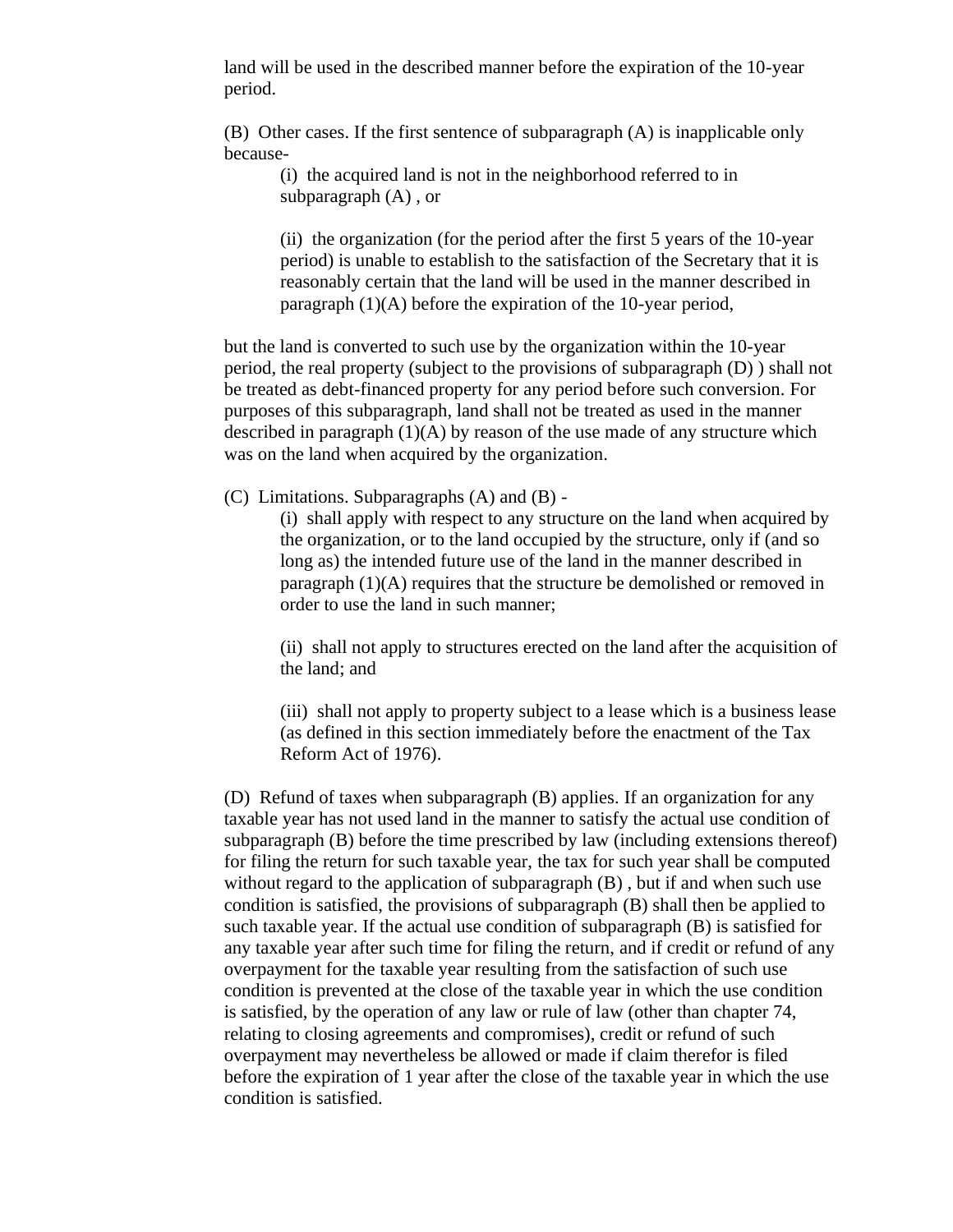(E) Special rule for churches. In applying this paragraph to a church or convention or association of churches, in lieu of the 10-year period referred to in subparagraphs (A) and (B) a 15-year period shall be applied, and subparagraphs (A) and (B)(ii) shall apply whether or not the acquired land meets the neighborhood test.

(c) Acquisition indebtedness.

(1) General rule.

For purposes of this section , the term "acquisition indebtedness" means, with respect to any debt-financed property, the unpaid amount of-

(A) the indebtedness incurred by the organization in acquiring or improving such property;

(B) the indebtedness incurred before the acquisition or improvement of such property if such indebtedness would not have been incurred but for such acquisition or improvement; and

(C) the indebtedness incurred after the acquisition or improvement of such property if such indebtedness would not have been incurred but for such acquisition or improvement and the incurrence of such indebtedness was reasonably foreseeable at the time of such acquisition or improvement.

(2) Property acquired subject to mortgage, etc.

For purposes of this subsection -

(A) General rule. Where property (no matter how acquired) is acquired subject to a mortgage or other similar lien, the amount of the indebtedness secured by such mortgage or lien shall be considered as an indebtedness of the organization incurred in acquiring such property even though the organization did not assume or agree to pay such indebtedness.

(B) Exceptions. Where property subject to a mortgage is acquired by an organization by bequest or devise, the indebtedness secured by the mortgage shall not be treated as acquisition indebtedness during a period of 10 years following the date of the acquisition. If an organization acquires property by gift subject to a mortgage which was placed on the property more than 5 years before the gift, which property was held by the donor more than 5 years before the gift, the indebtedness secured by such mortgage shall not be treated as acquisition indebtedness during a period of 10 years following the date of such gift. This subparagraph shall not apply if the organization, in order to acquire the equity in the property by bequest, devise, or gift, assumes and agrees to pay the indebtedness secured by the mortgage, or if the organization makes any payment for the equity in the property owned by the decedent or the donor.

- (C) Liens for taxes or assessments. Where State law provides that- (i) a lien for taxes, or
	- (ii) a lien for assessments,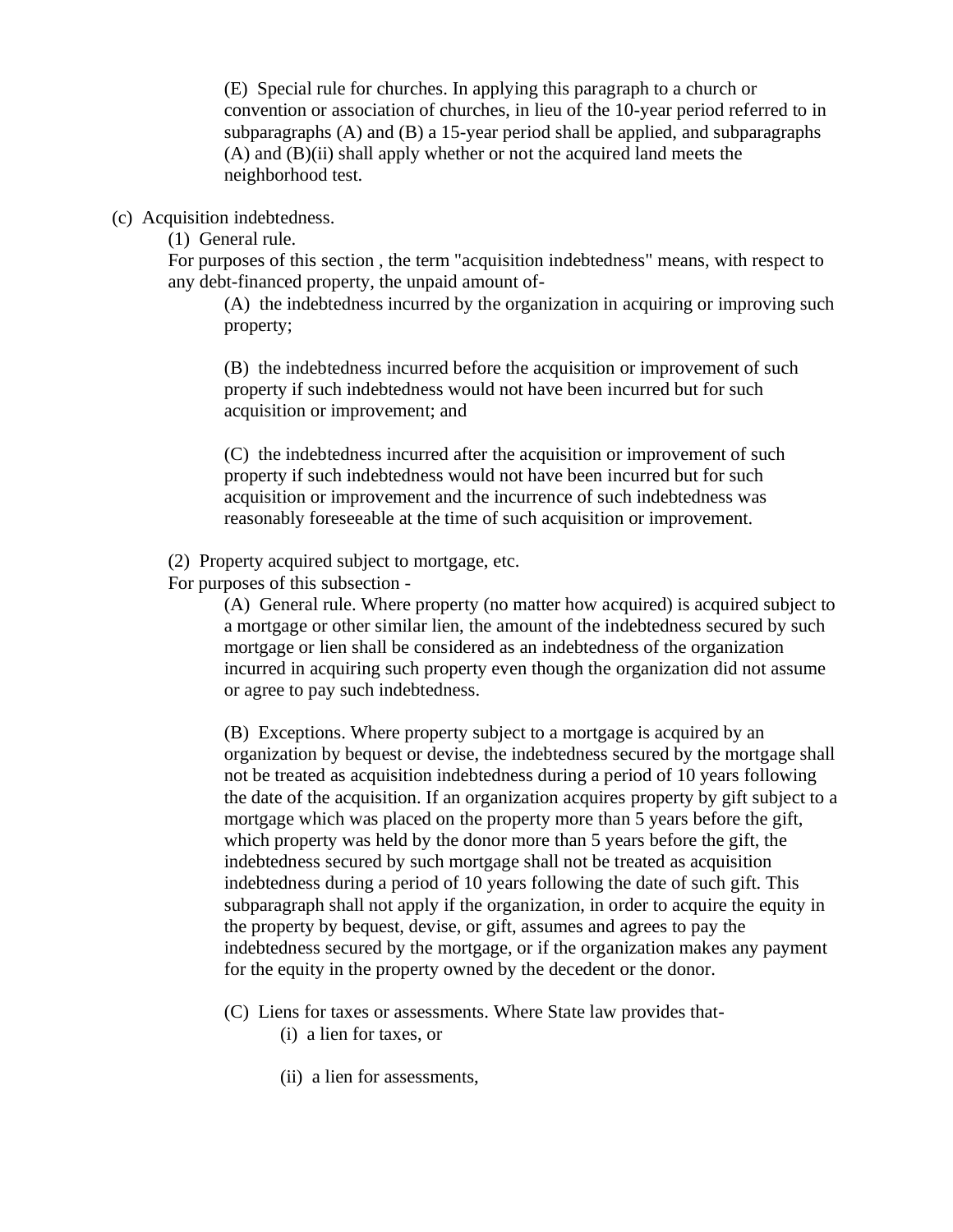made by a State or a political subdivision thereof attaches to property prior to the time when such taxes or assessments become due and payable, then such lien shall be treated as similar to a mortgage (within the meaning of subparagraph (A) ) but only after such taxes or assessments become due and payable and the organization has had an opportunity to pay such taxes or assessments in accordance with State law.

(3) Extension of obligations.

For purposes of this section , an extension, renewal, or refinancing of an obligation evidencing a pre-existing indebtedness shall not be treated as the creation of a new indebtedness.

(4) Indebtedness incurred in performing exempt purpose.

For purposes of this section , the term "acquisition indebtedness" does not include indebtedness the incurrence of which is inherent in the performance or exercise of the purpose or function constituting the basis of the organization's exemption, such as the indebtedness incurred by a credit union described in section  $501(c)(14)$  in accepting deposits from its members.

#### (5) Annuities.

For purposes of this section , the term "acquisition indebtedness" does not include an obligation to pay an annuity which-

(A) is the sole consideration (other than a mortgage to which paragraph  $(2)(B)$ applies) issued in exchange for property if, at the time of the exchange, the value of the annuity is less than 90 percent of the value of the property received in the exchange,

(B) is payable over the life of one individual in being at the time the annuity is issued, or over the lives of two individuals in being at such time, and

(C) is payable under a contract which-

(i) does not guarantee a minimum amount of payments or specify a maximum amount of payments, and

(ii) does not provide for any adjustment of the amount of the annuity payments by reference to the income received from the transferred property or any other property.

## (6) Certain federal financing.

(A) In general. For purposes of this section , the term "acquisition indebtedness" does not include-

(i) an obligation, to the extent that it is insured by the Federal Housing Administration, to finance the purchase, rehabilitation, or construction of housing for low and moderate income persons, or

(ii) indebtedness incurred by a small business investment company licensed after the date of the enactment of the American Jobs Creation Act of 2004 under the Small Business Investment Act of 1958 if such indebtedness is evidenced by a debenture-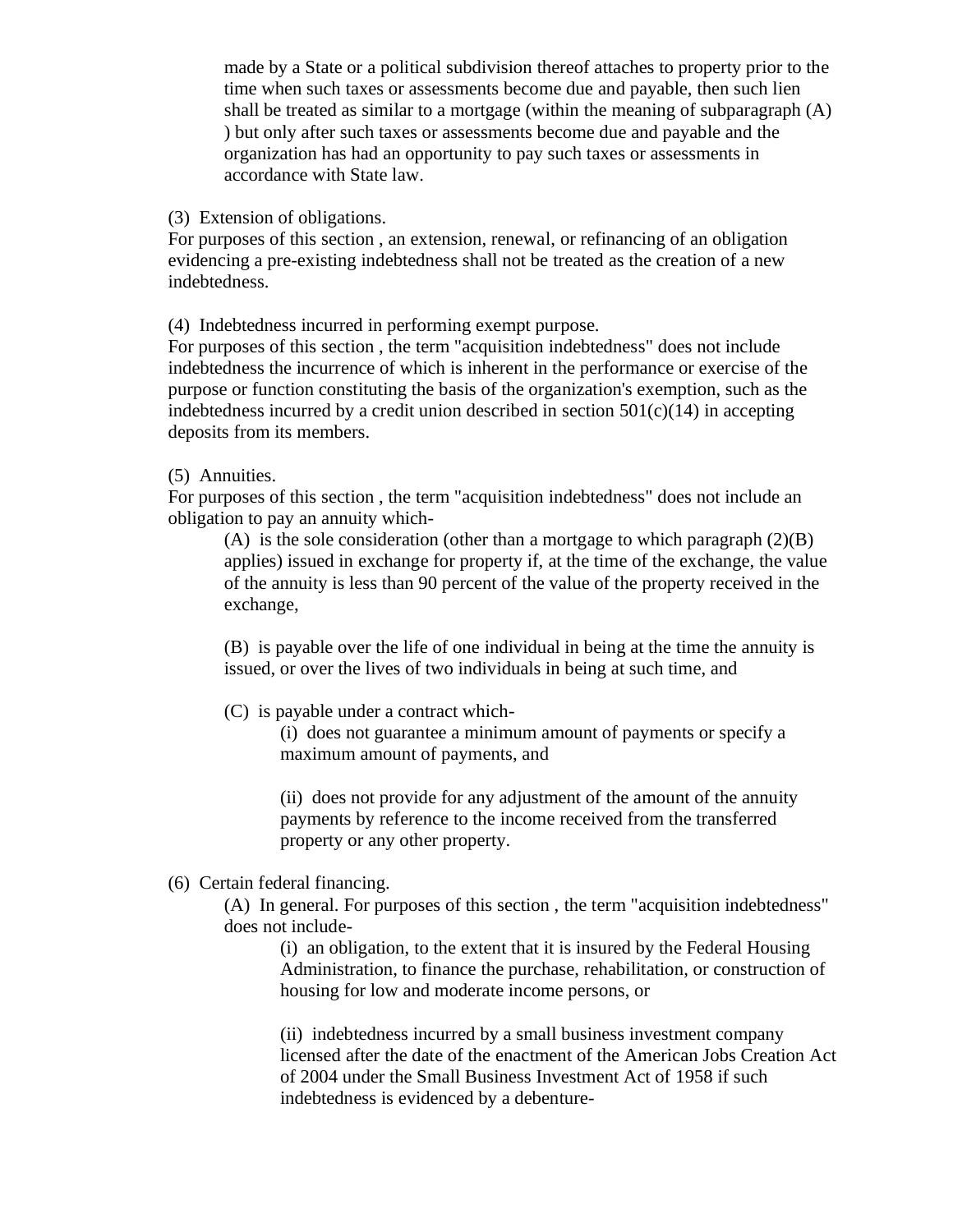- (I) issued by such company under section 303(a) of such Act, and
- (II) held or guaranteed by the Small Business Administration.

(B) Limitation. Subparagraph (A)(ii) shall not apply with respect to any small business investment company during any period that-

(i) any organization which is exempt from tax under this title (other than a governmental unit) owns more than 25 percent of the capital or profits interest in such company, or

(ii) organizations which are exempt from tax under this title (including governmental units other than any agency or instrumentality of the United States) own, in the aggregate, 50 percent or more of the capital or profits interest in such company.

(7) Average acquisition indebtedness.

For purposes of this section , the term "average acquisition indebtedness" for any taxable year with respect to a debt-financed property means the average amount, determined under regulations prescribed by the Secretary, of the acquisition indebtedness during the period the property is held by the organization during the taxable year, except that for the purpose of computing the percentage of any gain or loss to be taken into account on a sale or other disposition of debt-financed property, such term means the highest amount of the acquisition indebtedness with respect to such property during the 12-month period ending with the date of the sale or other disposition.

(8) Securities subject to loans.

For purposes of this section -

(A) payments with respect to securities loans (as defined in section  $512(a)(5)$ ) shall be deemed to be derived from the securities loaned and not from collateral security or the investment of collateral security from such loans,

(B) any deductions which are directly connected with collateral security for such loan, or with the investment of collateral security, shall be deemed to be deductions which are directly connected with the securities loaned, and

(C) an obligation to return collateral security shall not be treated as acquisition indebtedness (as defined in paragraph (1) ).

(9) Real property acquired by a qualified organization.

(A) In general. Except as provided in subparagraph (B) , the term "acquisition indebtedness" does not, for purposes of this section , include indebtedness incurred by a qualified organization in acquiring or improving any real property. For purposes of this paragraph , an interest in a mortgage shall in no event be treated as real property.

(B) Exceptions. The provisions of subparagraph (A) shall not apply in any case in which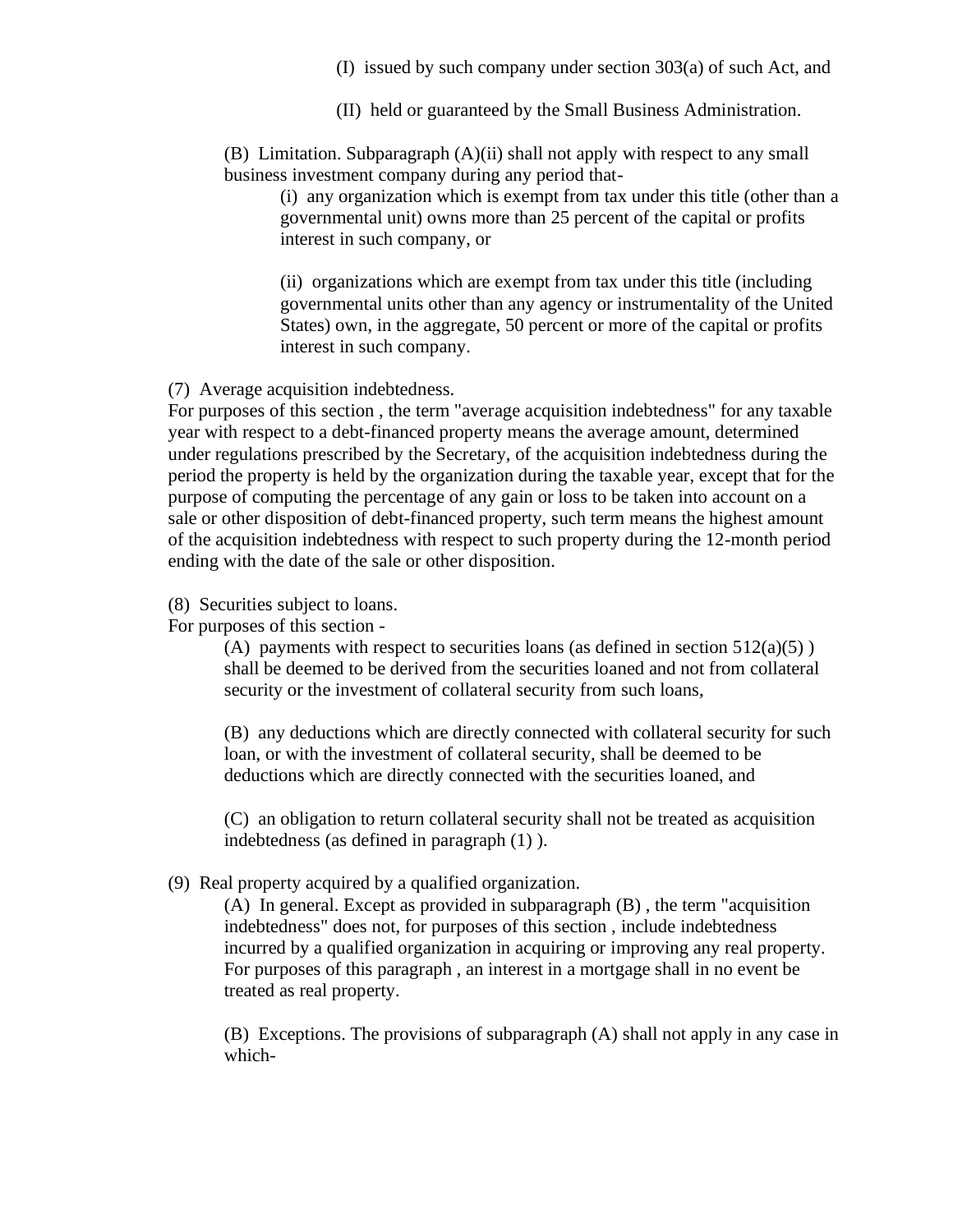(i) the price for the acquisition or improvement is not a fixed amount determined as of the date of the acquisition or the completion of the improvement;

(ii) the amount of any indebtedness or any other amount payable with respect to such indebtedness, or the time for making any payment of any such amount, is dependent, in whole or in part, upon any revenue, income, or profits derived from such real property;

(iii) the real property is at any time after the acquisition leased by the qualified organization to the person selling such property to such organization or to any person who bears a relationship described in section 267(b) or 707(b) to such person;

(iv) the real property is acquired by a qualified trust from, or is at any time after the acquisition leased by such trust to, any person who-

(I) bears a relationship which is described in subparagraph (C) ,

 $(E)$ , or  $(G)$  of section 4975(e)(2) to any plan with respect to which such trust was formed, or

(II) bears a relationship which is described in subparagraph (F) or (H) of section  $4975(e)(2)$  to any person described in subclause (I);

(v) any person described in clause (iii) or (iv) provides the qualified organization with financing in connection with the acquisition or improvement; or

(vi) the real property is held by a partnership unless the partnership meets the requirements of clauses (i) through (v) and unless-

(I) all of the partners of the partnership are qualified organizations,

(II) each allocation to a partner of the partnership which is a qualified organization is a qualified allocation (within the meaning of section  $168(h)(6)$ , or

(III) such partnership meets the requirements of subparagraph (E)

For purposes of subclause (I) of clause (vi) , an organization shall not be treated as a qualified organization if any income of such organization is unrelated business taxable income.

.

(C) Qualified organization. For purposes of this paragraph , the term "qualified organization" means-

(i) an organization described in section  $170(b)(1)(A)(ii)$  and its affiliated support organizations described in section  $509(a)(3)$ ;

(ii) any trust which constitutes a qualified trust under section 401 ;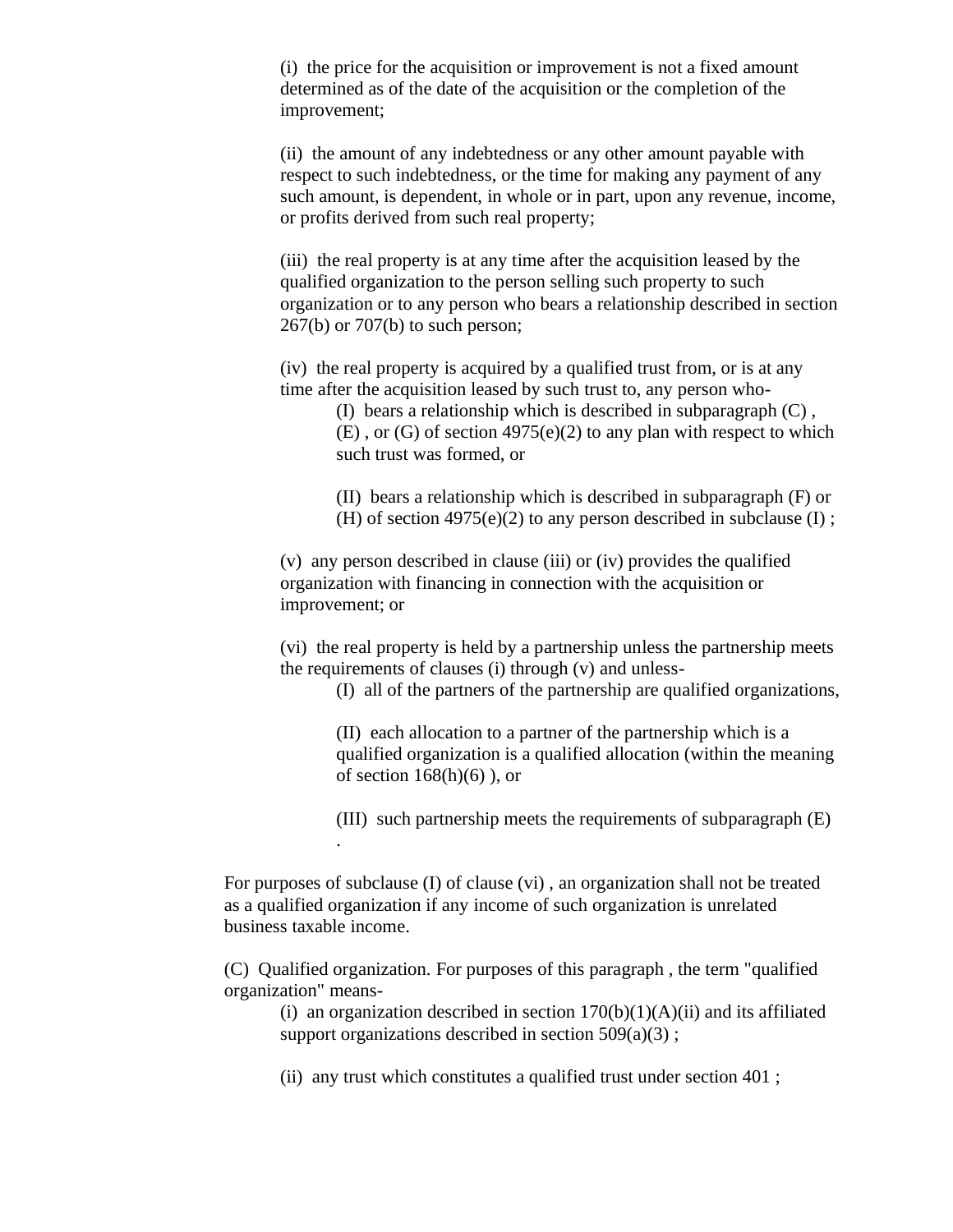- (iii) an organization described in section  $501(c)(25)$ ; or
- (iv) a retirement income account described in section 403(b)(9).

(D) Other pass-thru entities; tiered entities. Rules similar to the rules of subparagraph  $(B)(vi)$  shall also apply in the case of any pass-thru entity other than a partnership and in the case of tiered partnerships and other entities.

#### (E) Certain allocations permitted.

(i) In general. A partnership meets the requirements of this subparagraph if-

> (I) the allocation of items to any partner which is a qualified organization cannot result in such partner having a share of the overall partnership income for any taxable year greater than such partner's share of the overall partnership loss for the taxable year for which such partner's loss share will be the smallest, and

> (II) each allocation with respect to the partnership has substantial economic effect within the meaning of section 704(b)(2) .

For purposes of this clause , items allocated under section 704(c) shall not be taken into account.

(ii) Special rules.

(I) Chargebacks. Except as provided in regulations, a partnership may without violating the requirements of this subparagraph provide for chargebacks with respect to disproportionate losses previously allocated to qualified organizations and disproportionate income previously allocated to other partners. Any chargeback referred to in the preceding sentence shall not be at a ratio in excess of the ratio under which the loss or income (as the case may be) was allocated.

(II) Preferred rates of return, etc. To the extent provided in regulations, a partnership may without violating the requirements of this subparagraph provide for reasonable preferred returns or reasonable guaranteed payments.

(iii) Regulations. The Secretary shall prescribe such regulations as may be necessary to carry out the purposes of this subparagraph , including regulations which may provide for exclusion or segregation of items.

(F) Special rules for organizations described in section  $501(c)(25)$ .

(i) In general. In computing under section 512 the unrelated business taxable income of a disqualified holder of an interest in an organization described in section  $501(c)(25)$ , there shall be taken into account-

> (I) as gross income derived from an unrelated trade or business, such holder's pro rata share of the items of income described in clause (ii)(I) of such organization, and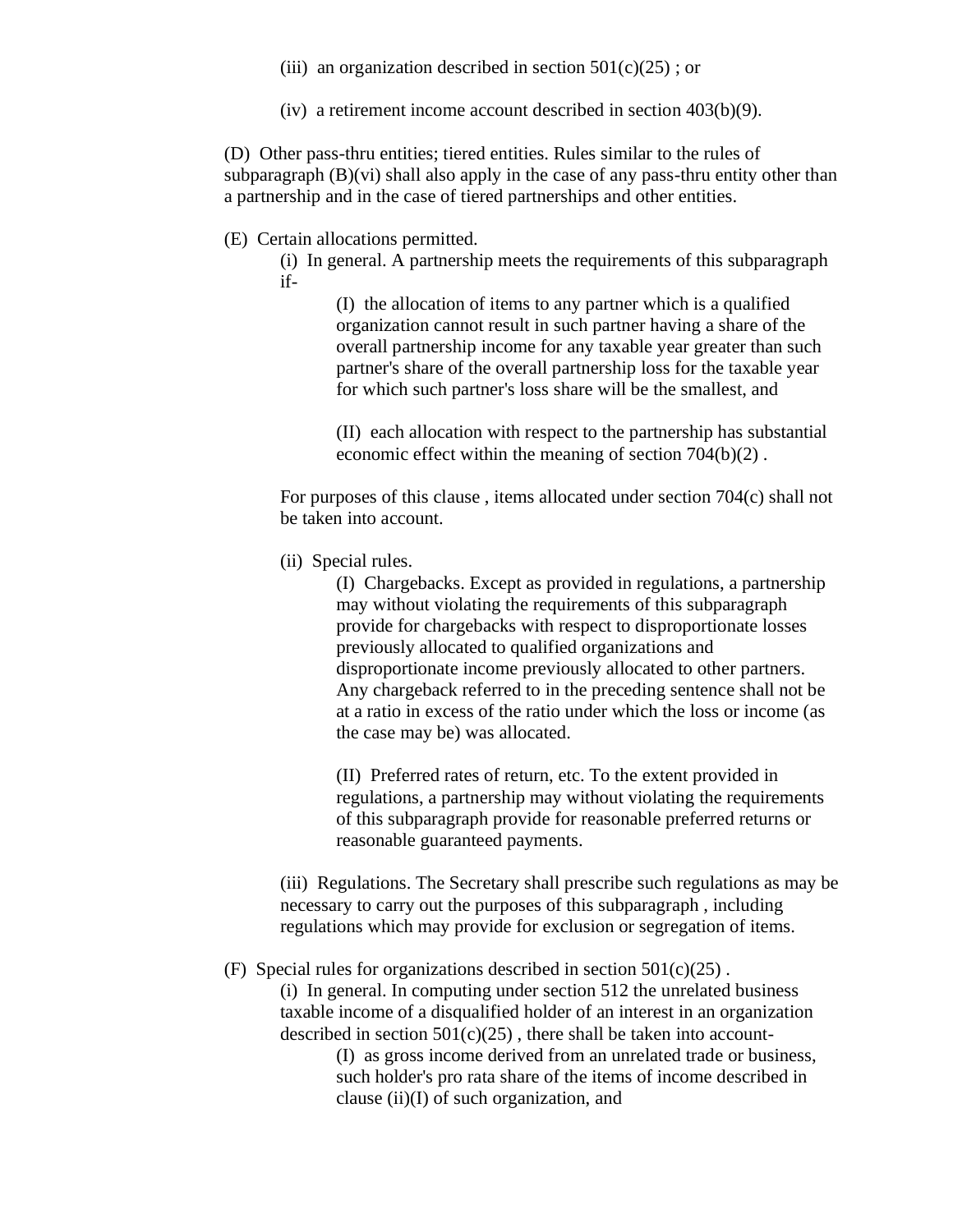(II) as deductions allowable in computing unrelated business taxable income, such holder's pro rata share of the items of deduction described in clause (ii)(II) of such organization.

Such amounts shall be taken into account for the taxable year of the holder in which (or with which) the taxable year of such organization ends.

(ii) Description of amounts. For purposes of clause (i) -

(I) gross income is described in this clause to the extent such income would (but for this paragraph ) be treated under subsection (a) as derived from an unrelated trade or business, and

(II) any deduction is described in this clause to the extent it would (but for this paragraph) be allowable under subsection  $(a)(2)$  in computing unrelated business taxable income.

(iii) Disqualified holder. For purposes of this subparagraph , the term "disqualified holder" means any shareholder (or beneficiary) which is not described in clause (i) or (ii) of subparagraph  $(C)$ .

(G) Special rules for purposes of the exceptions. Except as otherwise provided by regulations-

(i) Small leases disregarded. For purposes of clauses (iii) and (iv) of subparagraph  $(B)$ , a lease to a person described in such clause (iii) or (iv) shall be disregarded if no more than 25 percent of the leasable floor space in a building (or complex of buildings) is covered by the lease and if the lease is on commercially reasonable terms.

(ii) Commercially reasonable financing. Clause (v) of subparagraph (B) shall not apply if the financing is on commercially reasonable terms.

(H) Qualifying sales by financial institutions.

(i) In general. In the case of a qualifying sale by a financial institution, except as provided in regulations, clauses (i) and (ii) of subparagraph (B) shall not apply with respect to financing provided by such institution for such sale.

(ii) Qualifying sale. For purposes of this clause, there is a qualifying sale by a financial institution if-

> (I) a qualified organization acquires property described in clause (iii) from a financial institution and any gain recognized by the financial institution with respect to the property is ordinary income,

(II) the stated principal amount of the financing provided by the financial institution does not exceed the amount of the outstanding indebtedness (including accrued but unpaid interest) of the financial institution with respect to the property described in clause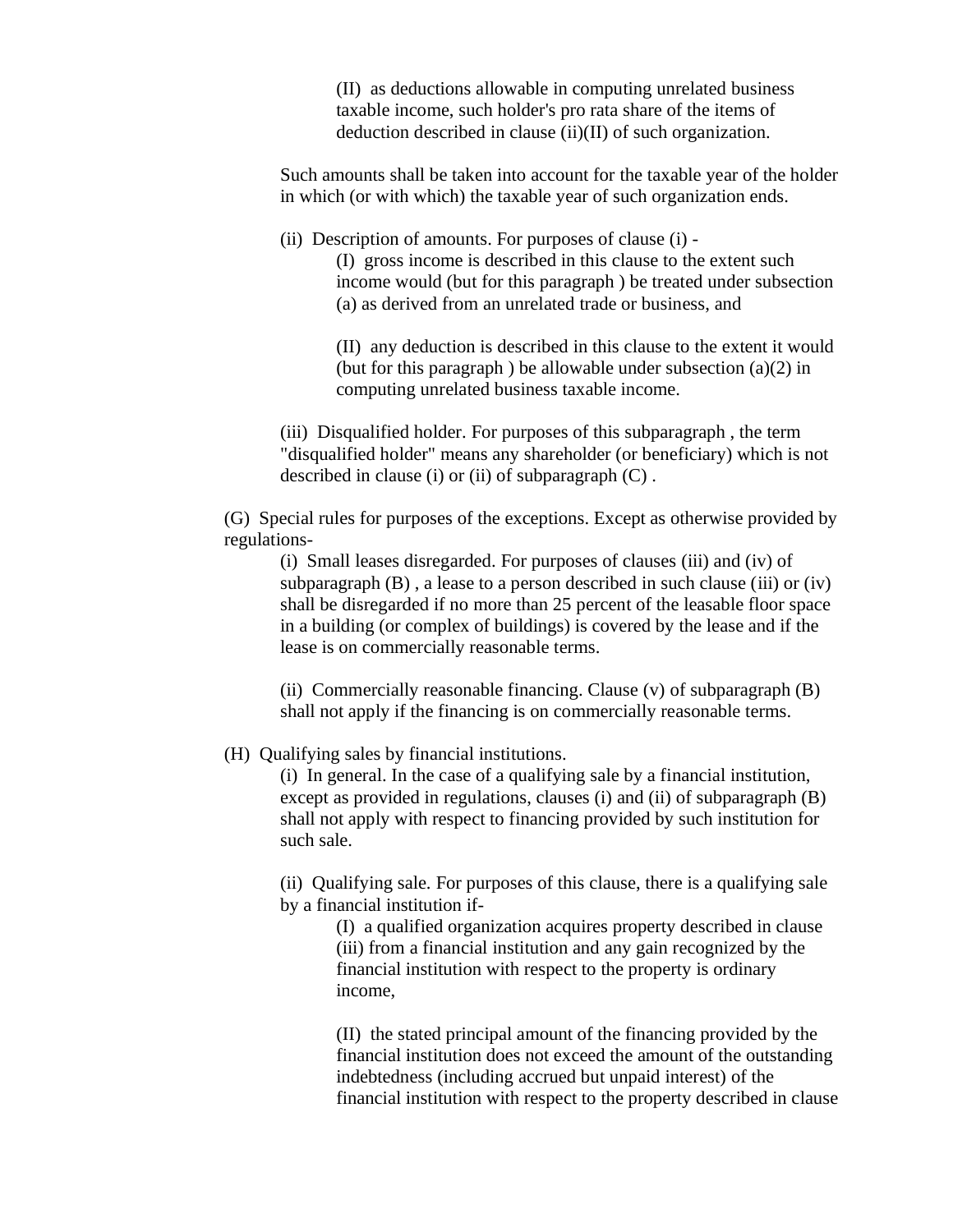(iii) immediately before the acquisition referred to in clause (iii) or (v) , whichever is applicable, and

(III) the present value (determined as of the time of the sale and by using the applicable Federal rate determined under section 1274(d) ) of the maximum amount payable pursuant to the financing that is determined by reference to the revenue, income, or profits derived from the property cannot exceed 30 percent of the total purchase price of the property (including the contingent payments).

(iii) Property to which subparagraph applies. Property is described in this clause if such property is foreclosure property, or is real property which-

(I) was acquired by the qualified organization from a financial institution which is in conservatorship or receivership, or from the conservator or receiver of such an institution, and

(II) was held by the financial institution at the time it entered into conservatorship or receivership.

(iv) Financial institution. For purposes of this subparagraph , the term "financial institution" means-

(I) any financial institution described in section 581 or 591(a) ,

(II) any other corporation which is a direct or indirect subsidiary of an institution referred to in subclause (I) but only if, by virtue of being affiliated with such institution, such other corporation is subject to supervision and examination by a Federal or State agency which regulates institutions referred to in subclause (I) , and

(III) any person acting as a conservator or receiver of an entity referred to in subclause (I) or (II) (or any government agency or corporation succeeding to the rights or interest of such person).

(v) Foreclosure property. For purposes of this subparagraph , the term "foreclosure property" means any real property acquired by the financial institution as the result of having bid on such property at foreclosure, or by operation of an agreement or process of law, after there was a default (or a default was imminent) on indebtedness which such property secured.

(d) Basis of debt-financed property acquired in corporate liquidation.

For purposes of this subtitle, if the property was acquired in a complete or partial liquidation of a corporation in exchange for its stock, the basis of the property shall be the same as it would be in the hands of the transferor corporation, increased by the amount of gain recognized to the transferor corporation upon such distribution and by the amount of any gain to the organization which was included, on account of such distribution, in unrelated business taxable income under subsection (a) .

(e) Allocation rules.